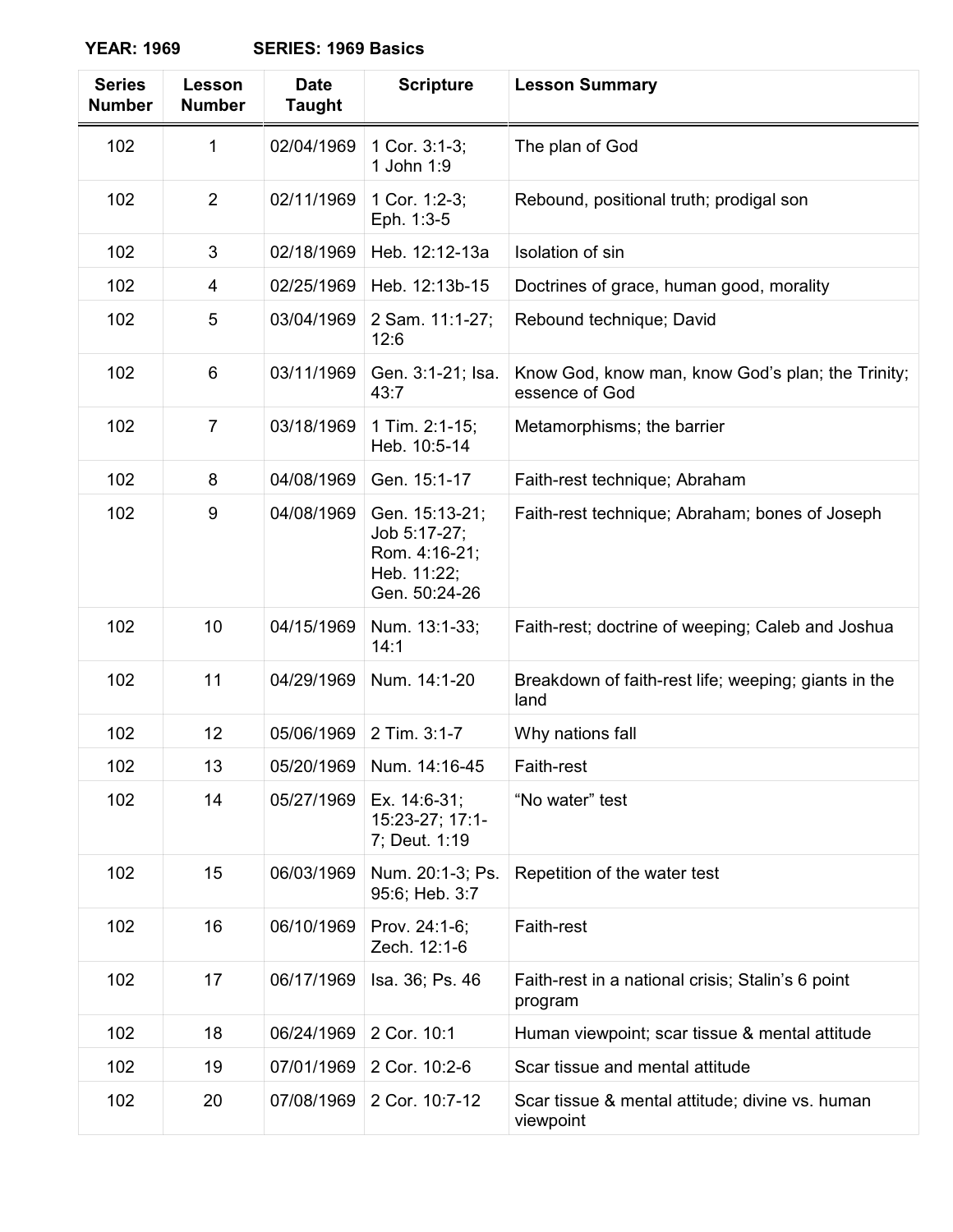| <b>Series</b><br><b>Number</b> | Lesson<br><b>Number</b> | <b>Date</b><br><b>Taught</b> | <b>Scripture</b>                                            | <b>Lesson Summary</b>                                                                     |
|--------------------------------|-------------------------|------------------------------|-------------------------------------------------------------|-------------------------------------------------------------------------------------------|
| 102                            | 21                      | 07/15/1969                   | Eph. 4:22-24;<br>2 Cor. 10:13-18                            | Doctrine of the old sin nature and removal of scar<br>tissue; victory of divine viewpoint |
| 102                            | 22                      | 07/29/1969                   | Eph. 5:1-2; Luke<br>2:40, 52                                | Spirituality; doctrine of walking and morality                                            |
| 102                            | 23                      | 08/05/1969                   | Eph. 5:14-18                                                | Spirituality; one day at a time                                                           |
| 102                            | 24                      | 08/12/1969                   | Rom. 8:1-3                                                  | Old sin nature vs. Holy Spirit; Last Judgment;<br>Mosaic Law                              |
| 102                            | 25                      | 08/19/1969                   | Rom. 8:3; 1 Cor.<br>3:1-3; Gal. 5:15;<br>1 John 3:4-10      | The believer imitating the unbeliever                                                     |
| 102                            | 26                      | 08/26/1969                   | 1 John 3:6-10;<br>1 Cor. 13                                 | The sin issue; doctrine of love                                                           |
| 102                            | 27                      | 09/09/1969                   | no verse given                                              | Exegetical, categorical, hermeneutical analysis; +H                                       |
| 102                            | 28                      | 09/16/1969                   | no verse given                                              | How we got our Bible                                                                      |
| 102                            | 29                      | 09/30/1969                   | no verse given                                              | Canonicity; internal bibliology                                                           |
| 102                            | 30                      | 10/14/1969                   | 1 Pet. 1:1-2                                                | Four laws of hermeneutics; hypostatic union                                               |
| 102                            | 31                      | 10/21/1969                   | 1 Pet. 1:3-6                                                | Multiplication of grace                                                                   |
| 102                            | 32                      | 10/28/1969                   | 1 Pet. 1:6-7                                                | Doctrine of suffering                                                                     |
| 102                            | 33                      | 11/04/1969                   | 1 Pet. 1:7-10                                               | Ultimate sanctification; compound interest of grace                                       |
| 102                            | 34                      | 11/25/1969                   | 1 Pet. 1:11-13                                              | Ministry of Holy Spirit in Age of Israel; spirituality                                    |
| 102                            | 35                      | 12/02/1969                   | 1 Pet. 1:14-16;<br>Isa. 1:14-16;<br>37:31                   | The Holies; infiltration of communism                                                     |
| 102                            | 36                      | 12/09/1969                   | 1 Pet. 1:17-18                                              | Doctrine of prayer; why prayers are not answered                                          |
| 102                            | 37                      | 12/16/1969                   | 1 Pet. 1:18-20                                              | Impeccability; divine decrees; doctrine of the blood                                      |
| 102                            | 38                      | 01/06/1970                   | 1 Pet. 1:20-22                                              | Doctrine of the soul; edification complex; divine<br>decree                               |
| 102                            | 39                      | 01/13/1970                   | 1 Pet. 1:23-25;<br>Jer. 15:9-16; Isa.<br>$40:1 - 9$         | Family concept of salvation                                                               |
| 102                            | 40                      | 01/20/1970                   | Eccl. 1:1-18; 2:1-<br>26; 4:1-7; 5:15-<br>16; 6:1-2; 12:1-7 | Introduction to suffering; scar tissue                                                    |
| 102                            | 41                      | 01/27/1970                   | Eccl. 11:9-10;<br>12:9-14                                   | Suffering, danger of not sticking with doctrine                                           |
| 102                            | 42                      | 02/03/1970                   | Ezek. 16:1-31,<br>60-63                                     | Suffering; doctrine of happiness                                                          |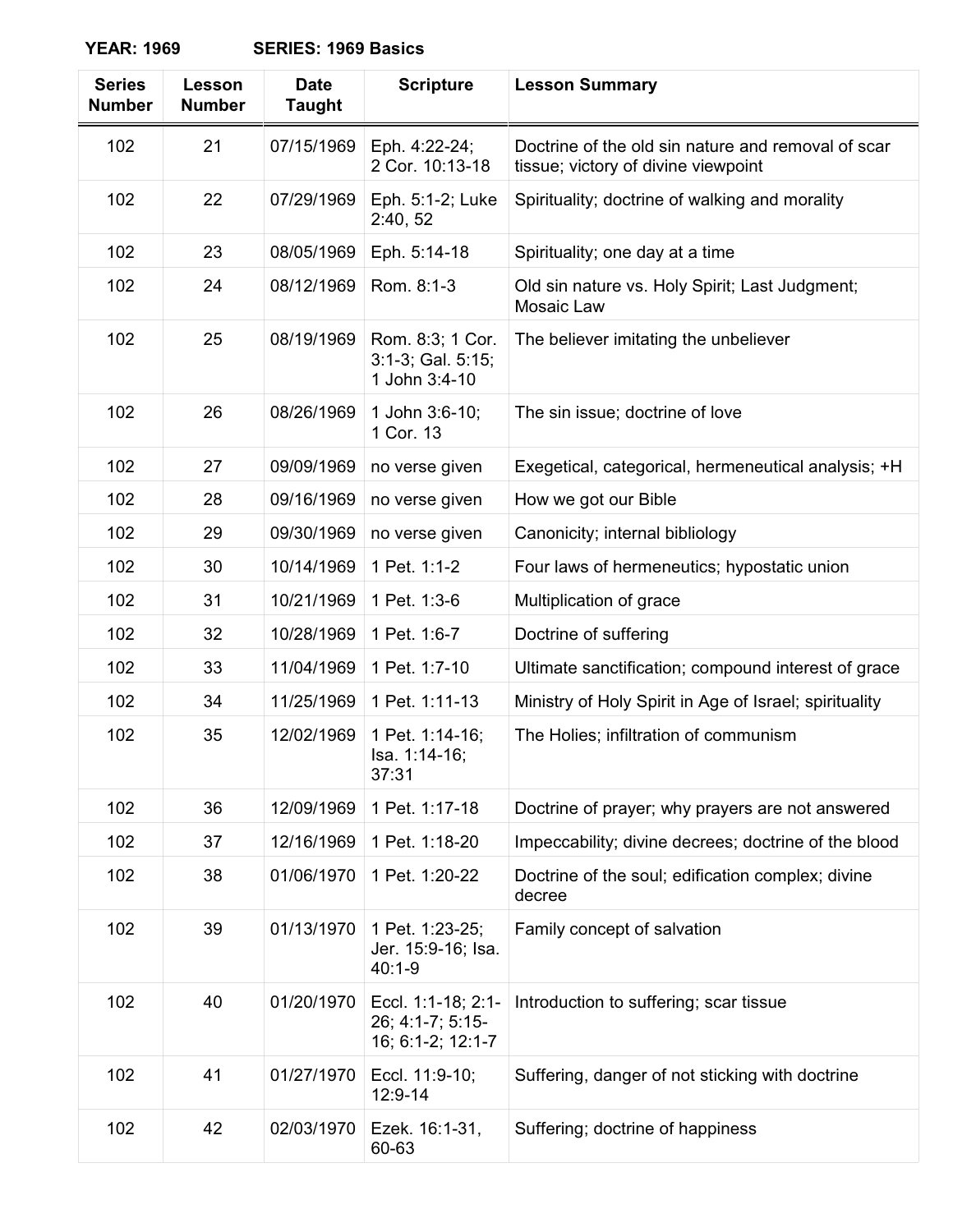| <b>Series</b><br><b>Number</b> | Lesson<br><b>Number</b> | <b>Date</b><br><b>Taught</b> | <b>Scripture</b>                                                                                  | <b>Lesson Summary</b>                                                    |
|--------------------------------|-------------------------|------------------------------|---------------------------------------------------------------------------------------------------|--------------------------------------------------------------------------|
| 102                            | 43                      | 02/17/1970                   | 1 Tim. 1:5-6, 19-<br>20; 3:9; 4:1-2                                                               | Suffering from suppression of guilt; dreams                              |
| 102                            | 44                      | 02/24/1970                   | Eph. 4:17-19;<br>2 Tim. 3:1-7                                                                     | Suffering from scar tissue; doctrine of authority                        |
| 102                            | 45                      | 03/03/1970                   | Ruth 1:21-22;<br>4:14-17; 1 Sam.<br>3:1; 8; 1 Chron.<br>10:13-14; Rom.<br>1:18-31; Judg.<br>19-21 | Suffering from rejection of authority in a nation                        |
| 102                            | 46                      | 03/03/1970                   | Ruth 1:1; 4:17-<br>21; 1 Sam. 8;<br>1 Chron. 10:13                                                | Suffering from rejection of authority in a nation<br>(cont.)             |
| 102                            | 47                      | 03/17/1970                   | James 1:2-4;<br>1 Chron. 21;<br>1 Cor. 12:26                                                      | Suffering from rapid construction of edification<br>complex              |
| 102                            | 48                      | 03/24/1970                   | Ezek. 23:1                                                                                        | Suffering from rejection of right man/right woman                        |
| 102                            | 49                      | 04/07/1970                   | Eph. 3:9-13;<br>1 Pet. 3:17                                                                       | Suffering as an extension of the angelic conflict                        |
| 102                            | 50                      | 04/14/1970                   | Matt. 7:29-8:13                                                                                   | Negative volition to doctrine; suffering by rejection<br>of authority    |
| 102                            | 51                      | 04/21/1970                   | 2 Cor. 12:1-10;<br>Phil. 1:23                                                                     | Grace in suffering                                                       |
| 102                            | 52                      | 05/12/1970                   | Ps. 22:1-22                                                                                       | Unique suffering of Jesus Christ, 1                                      |
| 102                            | 53                      | 05/19/1970                   | Isa. 52:13-53:4                                                                                   | Unique suffering of Jesus Christ, 2. Hypostatic<br>union                 |
| 102                            | 54                      | 05/26/1970                   | Isa. 53:5-12                                                                                      | Unique suffering of Jesus Christ, 3. Disposing of the<br>dead            |
| 102                            | 55                      | 06/02/1970                   | Isa. 33:6; 59:1-<br>21                                                                            | Suffering from national disaster                                         |
| 102                            | 56                      | 06/16/1970                   | Deut. 24:5                                                                                        | Doctrine of War, 1                                                       |
| 102                            | 57                      | 06/16/1970                   | Micah 3:5; Isa.<br>3:16                                                                           | Doctrine of War, 2                                                       |
| 102                            | 58                      | 06/23/1970                   | John 20:9-18                                                                                      | Suffering from emotional short circuit in time of<br>tragedy or disaster |
| 102                            | 59                      | 06/30/1970                   | Ex. 20:4-6; 34:6-<br>7; Prov. 30:11;<br>Deut. 21:15                                               | Suffering perpetuated through four generation curse                      |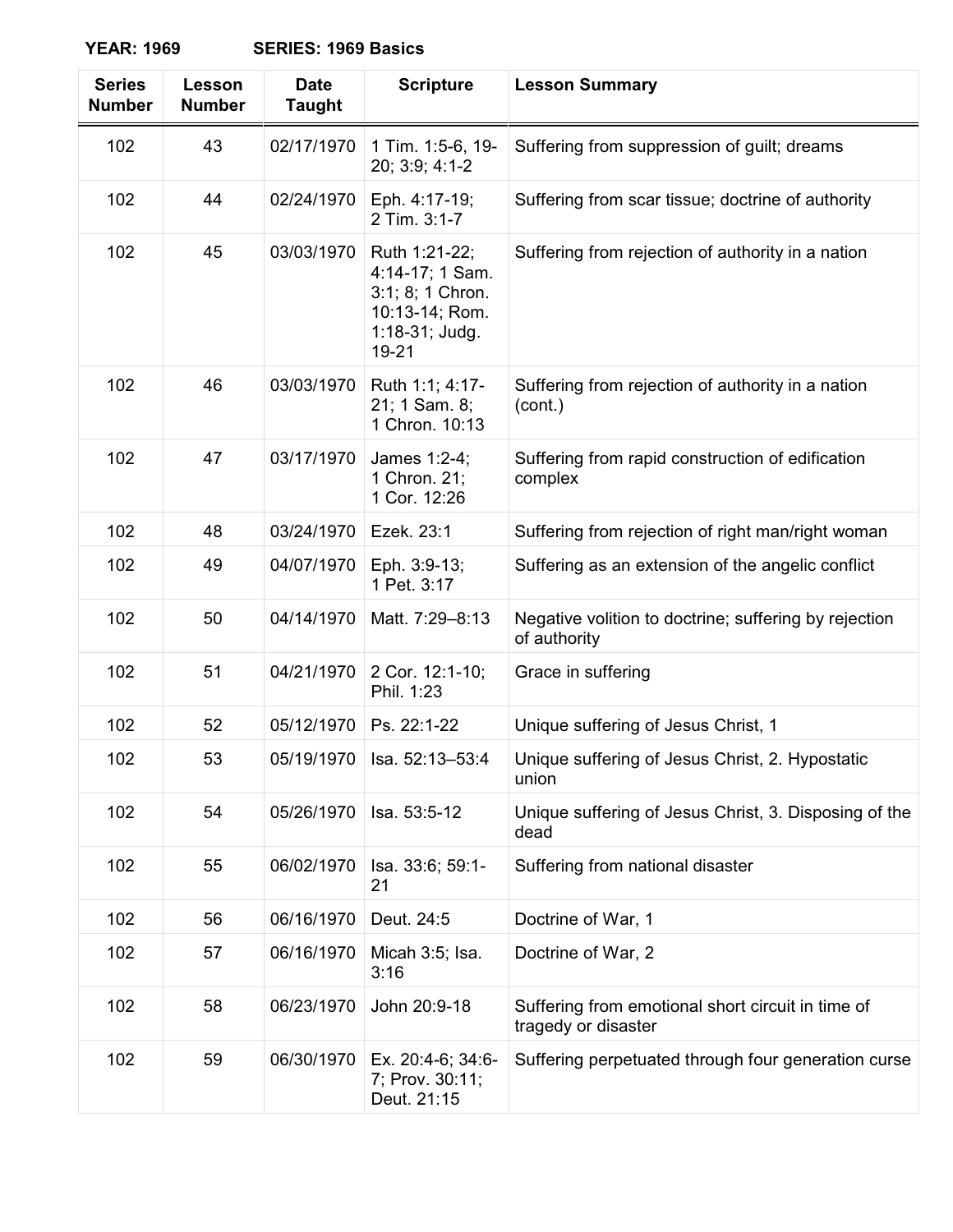| <b>Series</b><br><b>Number</b> | Lesson<br><b>Number</b> | <b>Date</b><br><b>Taught</b> | <b>Scripture</b>                                      | <b>Lesson Summary</b>                                                                          |
|--------------------------------|-------------------------|------------------------------|-------------------------------------------------------|------------------------------------------------------------------------------------------------|
| 102                            | 60                      | 07/07/1970                   | Matt. 2:1; 14:1;<br>Luke 23:4-12;<br>Acts 12:1-3      | Four generation curse; Herod                                                                   |
| 102                            | 61                      | 07/14/1970                   | Prov. 27:1-8, 12-<br>17                               | Suffering through mental attitude sin                                                          |
| 102                            | 62                      | 07/21/1970                   | Num. 16:25-32                                         | Death, Part 1                                                                                  |
| 102                            | 63                      | 08/04/1970                   | 1 Chron. 10:13-<br>14; 2 Tim. 4:6-8;<br>1 Sam. 28:4-7 | Death, Part 2                                                                                  |
| 102                            | 64                      | 08/11/1970                   | Job 5:19-27                                           | Death, Part 3                                                                                  |
| 102                            | 65                      | 08/18/1970                   | 2 Cor. 5:1-4                                          | Death, Part 4; doctrine of death                                                               |
| 102                            | 66                      | 08/25/1970                   | 2 Cor. 5:5-10                                         | Death, Part 5                                                                                  |
| 102                            | 67                      | 09/01/1970                   | Eph. 3:1-10                                           | Orientation to time, dispensations; doctrine of the<br>mystery                                 |
| 102                            | 68                      | 09/08/1970                   | no verse given                                        | Satan and angelic conflict; demon possession and<br>influence; Satan as a healer; cults, drugs |
| 102                            | 69                      | 09/15/1970                   | Mark 5:1-17                                           | Angelic conflict; doctrine of tongues                                                          |
| 102                            | 70                      | 09/22/1970                   | Lev. 20:27                                            | Principles of demonism                                                                         |
| 102                            | 71                      | 10/06/1970                   | 1 Sam. 28:3-19;<br>1 Chron. 10:13                     | Angelic conflict; doctrine of demonism; Witch of<br>Endor                                      |
| 102                            | 72                      | 10/13/1970                   | Isa. 14:1-12                                          | Doctrine of Satan and the angelic conflict                                                     |
| 102                            | 73                      | 10/20/1970                   | 1 Kings 16:29-<br>34; 17:1-15                         | Provision for believers in economic disaster                                                   |
| 102                            | 74                      | 10/27/1970                   | Isa. 14:12-32                                         | Economic disaster; Satan                                                                       |
| 102                            | 75                      | 11/03/1970                   | Matt. 4:2-11                                          | Kenosis; doctrines of hypostatic union, impeccability                                          |
| 102                            | 76                      | 11/10/1970                   | Heb. 1:1                                              | Jesus Christ regarding the angelic conflict                                                    |
| 102                            | 77                      | 11/17/1970                   | Jer. 2:8-19                                           | Angelic conflict; God's relationship with Israel                                               |
| 102                            | 78                      | 06/01/1971                   | Heb. 1:2                                              | Angelic conflict; doctrines of heirship, dispensations                                         |
| 102                            | 79                      | 06/08/1971                   | Heb. 1:3                                              | Angelic conflict; eternal security; glory of Christ                                            |
| 102                            | 80                      | 06/15/1971                   | Heb. 1:4-5                                            | Doctrine of the hypostatic union                                                               |
| 102                            | 81                      | 06/22/1971                   | Heb. 1:6-9                                            | Angelic conflict; worship                                                                      |
| 102                            | 82                      | 06/29/1971                   | Heb. 1:10-2:3                                         | Doctrine of Operation Footstool                                                                |
| 102                            | 83                      | 07/06/1971                   | Heb. 2:4-16                                           | Victory in the angelic conflict                                                                |